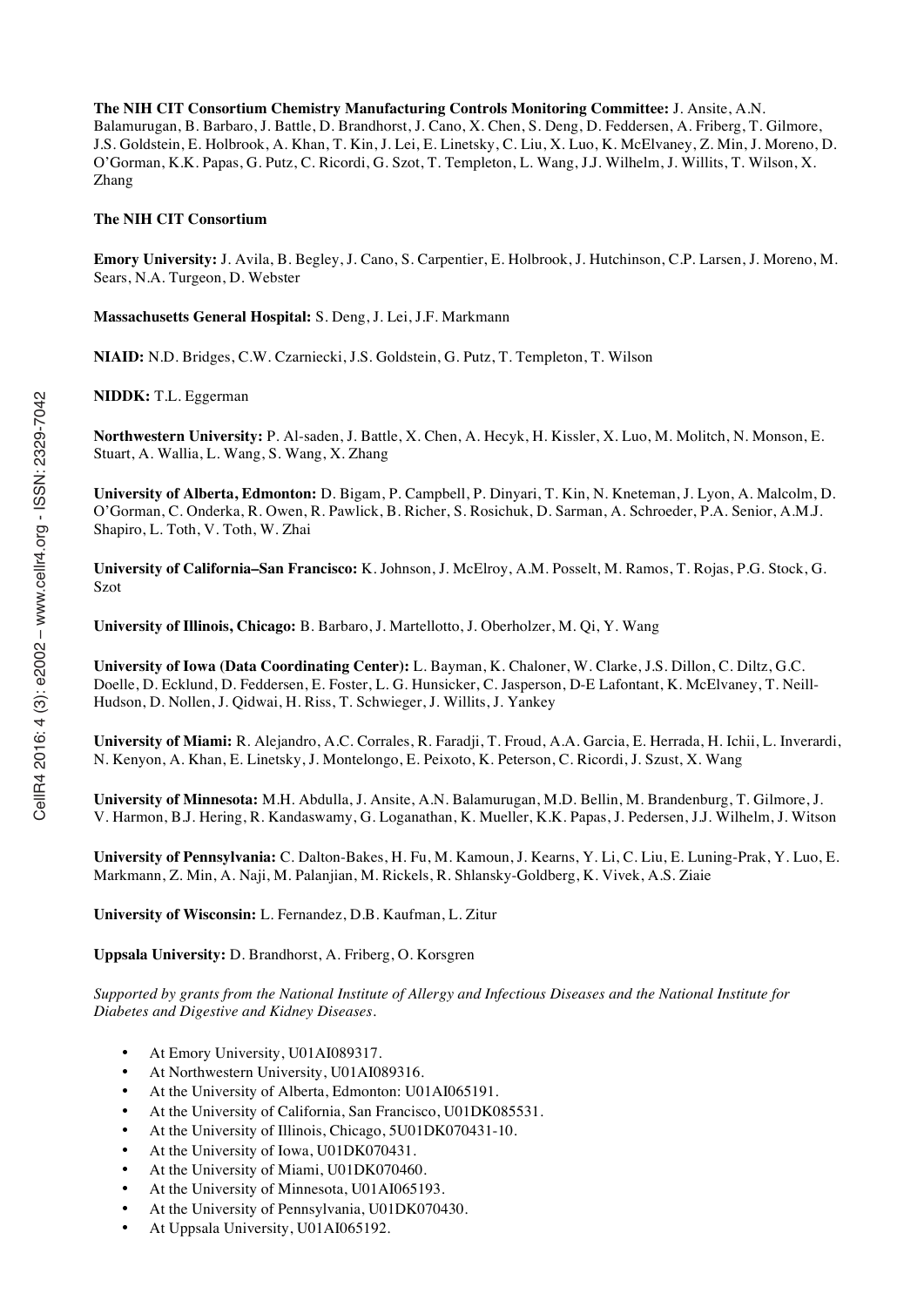*In addition, the study was supported by the following GCRC and CTSA awards:*

- At Emory University: UL1TR000454.
- At Northwestern University: 5UL1RR025741 and 8UL1TR000150.
- At the University of California, San Francisco, UL1TR000004.
- At the University of Illinois, Chicago, UL1TR000050.
- At the University of Miami: 1UL1TR000460.
- At the University of Minnesota: 5M01-RR000400 and UL1TR000114.
- At the University of Pennsylvania: UL1TR000003.

Address correspondence to: Camillo Ricordi MD, Chairman, CIT Steering Committee, ricordi@miami.edu

# **To cite this article**

*Raw Material Specification, Neutral Protease NB – Standard Operating Procedure of the NIH Clinical Islet Transplantation Consortium*

CellR4 2016; 4 (3): e2002